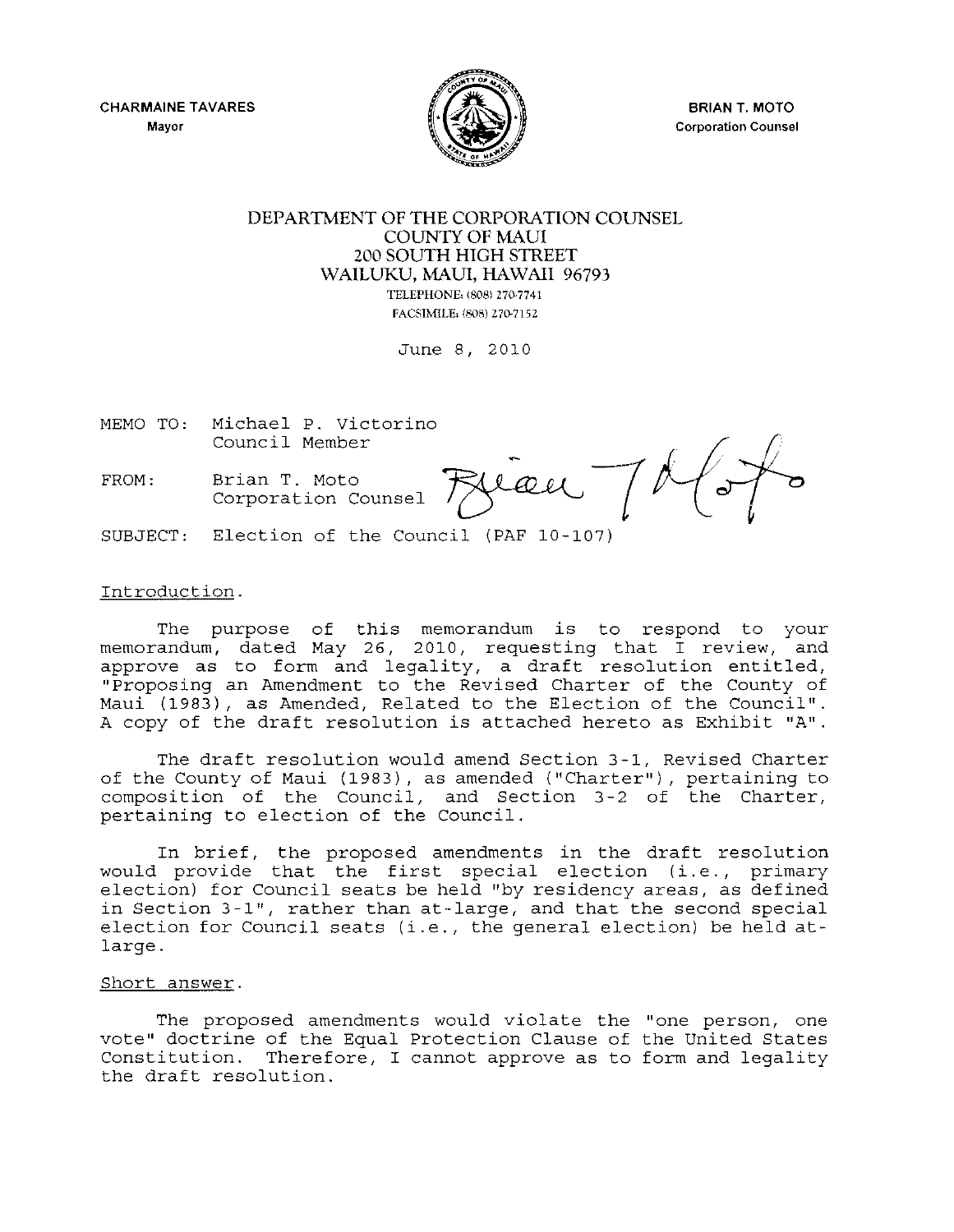Analysis and discussion.

The United States Supreme Court has held that the Equal Protection Clause of the United States Constitution requires "substantial equality of population among ... districts, so that the vote of any citizen is approximately equal in weight to that of any other citizen in the State."<sup>1</sup> The Court has stated:

Legislators represent people, not trees or acres. Legislators are elected by voters, not farms or cities or economic interests .... And, if a State should provide that the votes of citizens in one part of the State should be given two times, or five times, or 10 times the weight of votes of citizens in another part of the State, it could hardly be contended that the right to vote of those residing in the disfavored areas had not been effectively diluted .... Overweighting and overvaluation of the votes of those living here has the certain effect of dilution and undervaluation of the votes of those living there.... Weighting the votes of citizens differently, by any method or means, merely because of where they happen to reside, hardly seems justifiable.<sup>2</sup>

This principle of population equality applies to state and local elections, including elections for county legislators.' However, the Court has also stated:

In assessing the constitutionality of various apportionment plans, we have observed that viable local<br>governments may need considerable flexibility in governments may need considerable flexibility municipal arrangements if they are to meet changing societal needs, and that a desire to preserve the integrity of political subdivisions may justify an apportionment plan which departs from numerical equality. These observations, along with the fact that local legislative bodies frequently have fewer representatives

1 Reynolds v. Sims, 377 U.S. 533, 579 (1964).

*<sup>2</sup> Id.* at 562-563.

<sup>3</sup> Abate v. Mundt, 403 U.S. 182, 185 (1971) ("It is well established that electoral apportionment must be based on the general principle of population equality and that this principle applies to state and local elections.").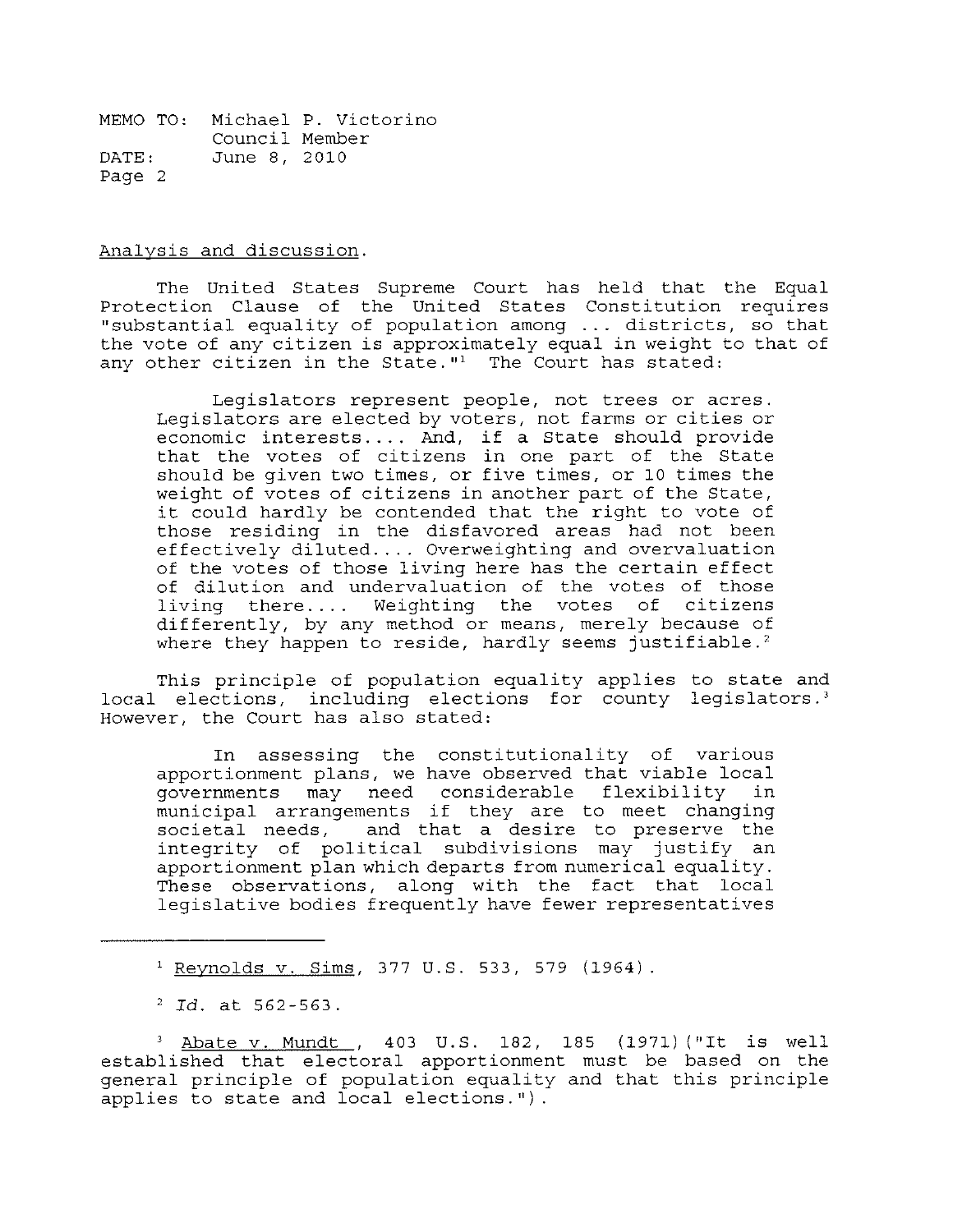> than do their state and national counterparts and that some local legislative districts may have a much smaller population than do congressional and state legislative districts, lend support to the argument that slightly greater percentage deviations may be tolerable for local government apportionment schemes. Of course, this Court has never suggested that certain geographic areas or poli tical interests are entitled to disproportionate representation. Rather, our statements have reflected the view that the particular circumstances and needs of a local community as a whole may sometimes justify departures from strict equality.'

In reviewing whether population disparities among districts exceed constitutional limits, the Court has stated:

Neither courts nor legislatures are furnished any specialized calipers that enable them to extract from the general language of the Equal Protection Clause of the Fourteenth Amendment the mathematical formula that establishes what range of percentage deviations is permissible, and what is not.<sup>5</sup>

Therefore, whether a particular scheme of apportionment is constitutional or not will depend on relevant facts and circumstances, and a case-by-case analysis.' Among factors courts will consider are the degree of deviations from population equality among districts, the desire to preserve the integrity of political subdivisions and provide for contiguous areas, and whether there is evidence of built-in bias tending to favor particular geographic areas or political interests.'

Under the proposed Charter amendment, voting in the first

<sup>4</sup>*Id.* at 185 (citations omitted) .

5 Mahan v. Howell, 410 U.S. 315, 329 (1973).

<sup>6</sup> See Reynolds v. Sims, 377 U.S. at 578 ("Lower courts can and assuredly will work out more concrete and specific standards for evaluating state legislative apportionment schemes in the context evaluating state legislative apportionment schemes in the context<br>of actual litigation. For the present, we deem it expedient not to attempt to spell out any precise constitutional tests. What is marginally permissible in one State may be unsatisfactory in another, depending on the particular circumstances of the case.")

 $^7$  See Abate v. Mundt, 403 U.S. at 185-186.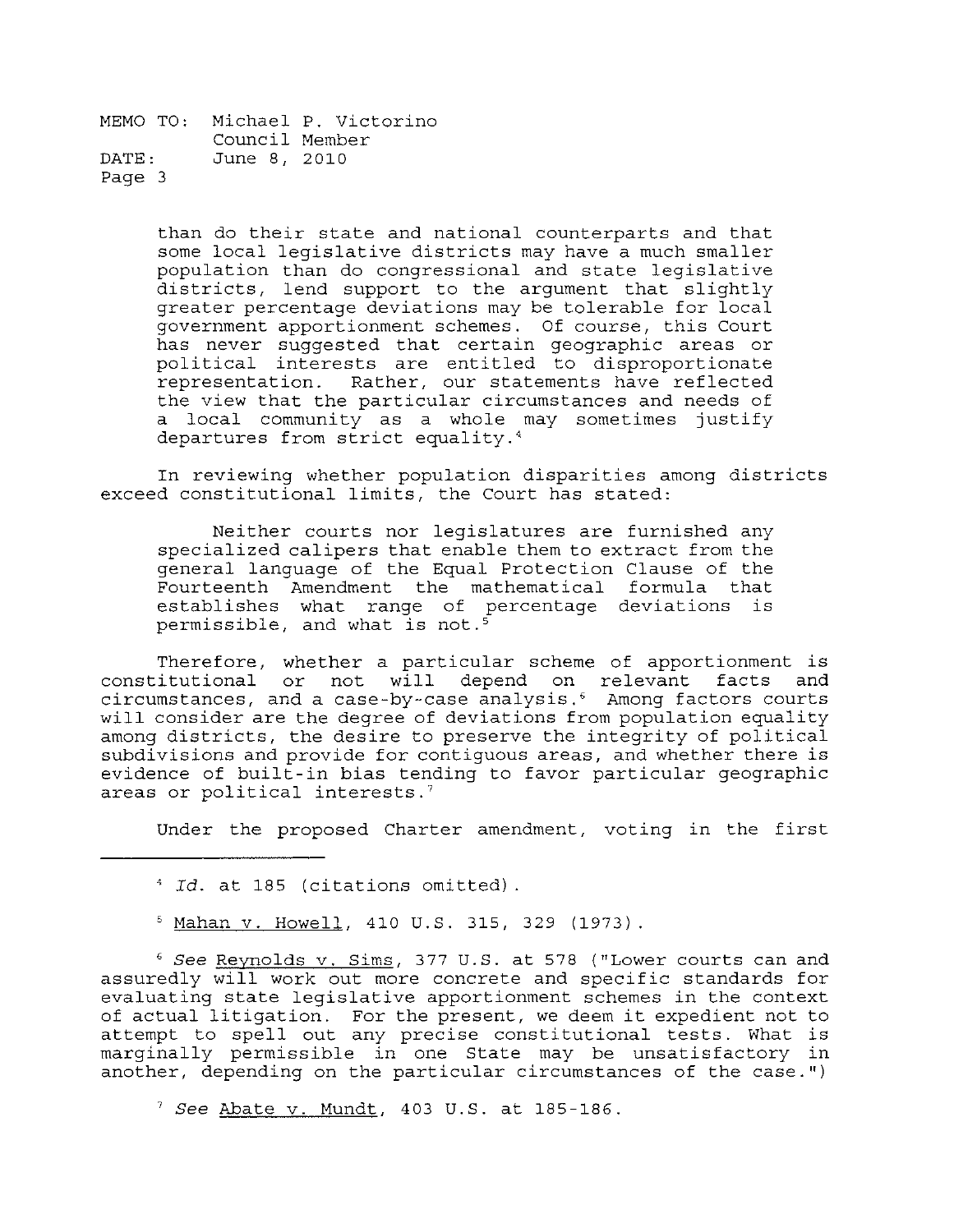special election would be by Council residency areas. In preparing this memorandum, our Department was unable to obtain resident population data by Council residency areas.<sup>8</sup> However, based on an informal review of available population and voter registration data,<sup>9</sup> it is clear that existing Council residency areas differ substantially in population.

For example, as of April 1, 2000, the island of Lana'i had a resident population of 3,193 and, as of February 25, 2010, a reqistered voter count of  $1,577.^{10}$  By comparison, as of April 1, 2000, the island of Moloka'i had a resident population of  $7,257$ , and, as of February 25, 2010, a registered voter count of 3,836.<br>By further comparison, House District 12, which roughly further comparison, House District 12, approximates the contours of the Upcountry (Pukalani-Kula-

8 Maui County resident population data are available in reference sources such as the Maui County Data Book 2008, but the data are by census tracts, which do not coincide with Council residency areas as described in Section 3-1 of the Charter.

*9 See* Haw. Const. art. IV, § 4 (requiring that apportionment among "basic island units", as defined in the Hawaii Constitution, be done using "the total number of permanent residents in each of the basic island units"); Haw. Const. art. IV, § 6 (requiring that apportionment within basic island units be based on the number of "permanent residents"); *see also* Burns v. Richardson, 384 U.S. 73, 91-92 (1966) ("We start with the proposition that the Equal Protection Clause does not require the States to use total population figures derived from the federal census as the standard by which this substantial population equivalency is to be measured.... Neither in Reynolds v. Sims nor in any other decision has this Court suggested that the States are required to include aliens, transients, short-term or temporary residents, or persons denied the vote for conviction of crime in the apportionment base by which their legislators are distributed and against which compliance with the Equal Protection Clause is to be measured. The decision to include or exclude any such group involves choices about the nature of representation with which we have been shown no constitutionally founded reason to interfere.").

10 Statistics relating to resident population are taken from the Maui County Data Book 2008 (March 2009), published by the Office of Economic Development, County of Maui, and the Hawaii Small Business Development Center Network, Hawaii Business Research Library. Statistics relating to 2010 registered voter counts, as of February 25, 2010, were obtained from the Office of the County Clerk, County of Maui.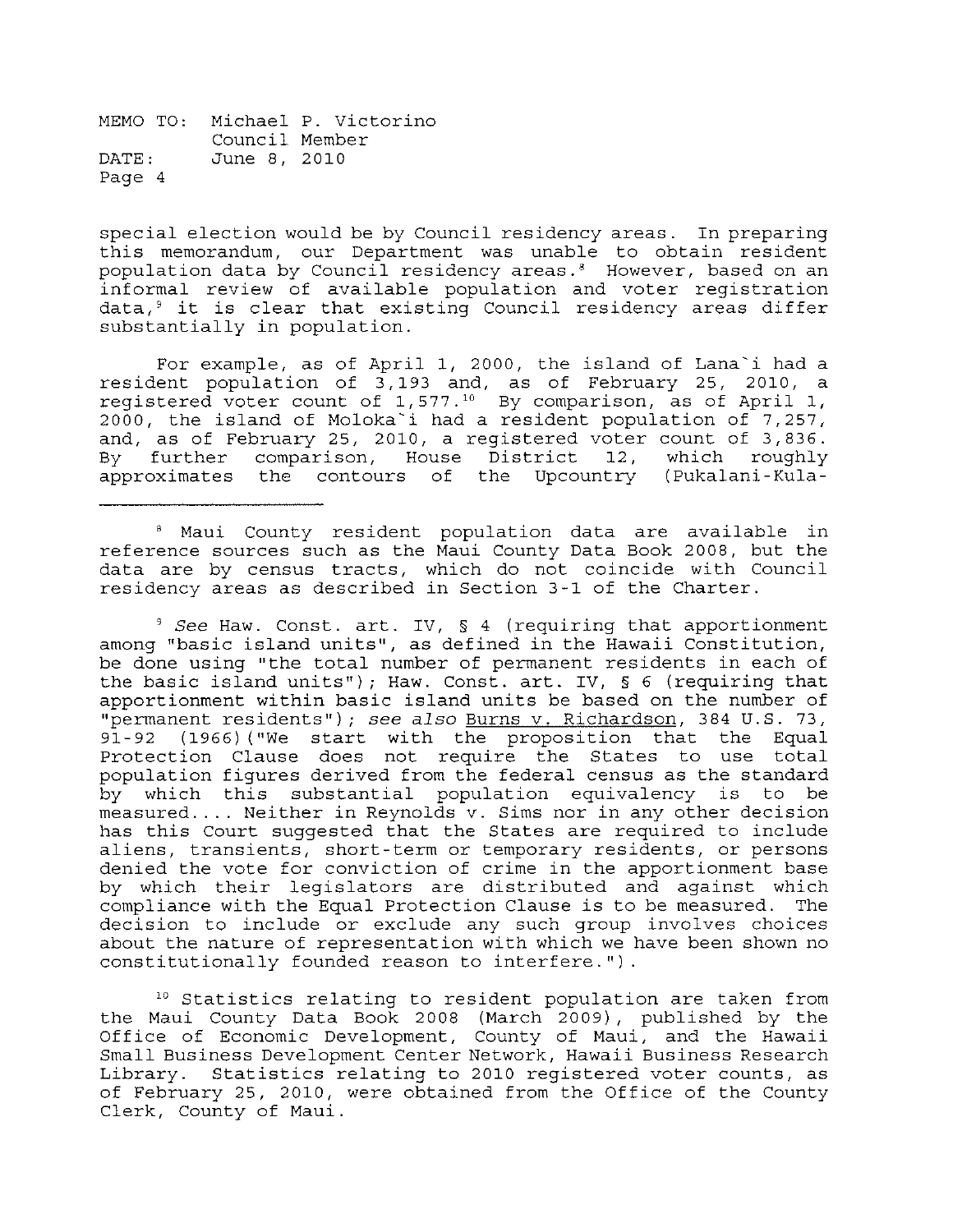'Ulupalakua) Council residency area, had a total registered voter count of 14,677, as of February 25, 2010.

The foregoing data, though incomplete, support the conclusion that the current nine Council residency areas are not substantially equal in population, but differ from each other by factors of two times, four times, or more. Gi ven such large disparities in population, it is unlikely that a court would find voting by Council residency areas to be constitutionally permissible.

Further, we have found no support in case law for distinguishing between primary elections and general elections when applying Equal Protection Clause requirements. The fact that the proposed Charter amendment provides for at-large voting in the second special election does not insulate the first special election from scrutiny or from the general principle of population equality among districts.

BTM:lak

Attachment: Exhibit **"A"** 

c: Jeffrey Kuwada, County Clerk Webpage

**S:\ALL\Advisory\BTM\Victorino.draft Charter amdt.memoJune 3.wpd**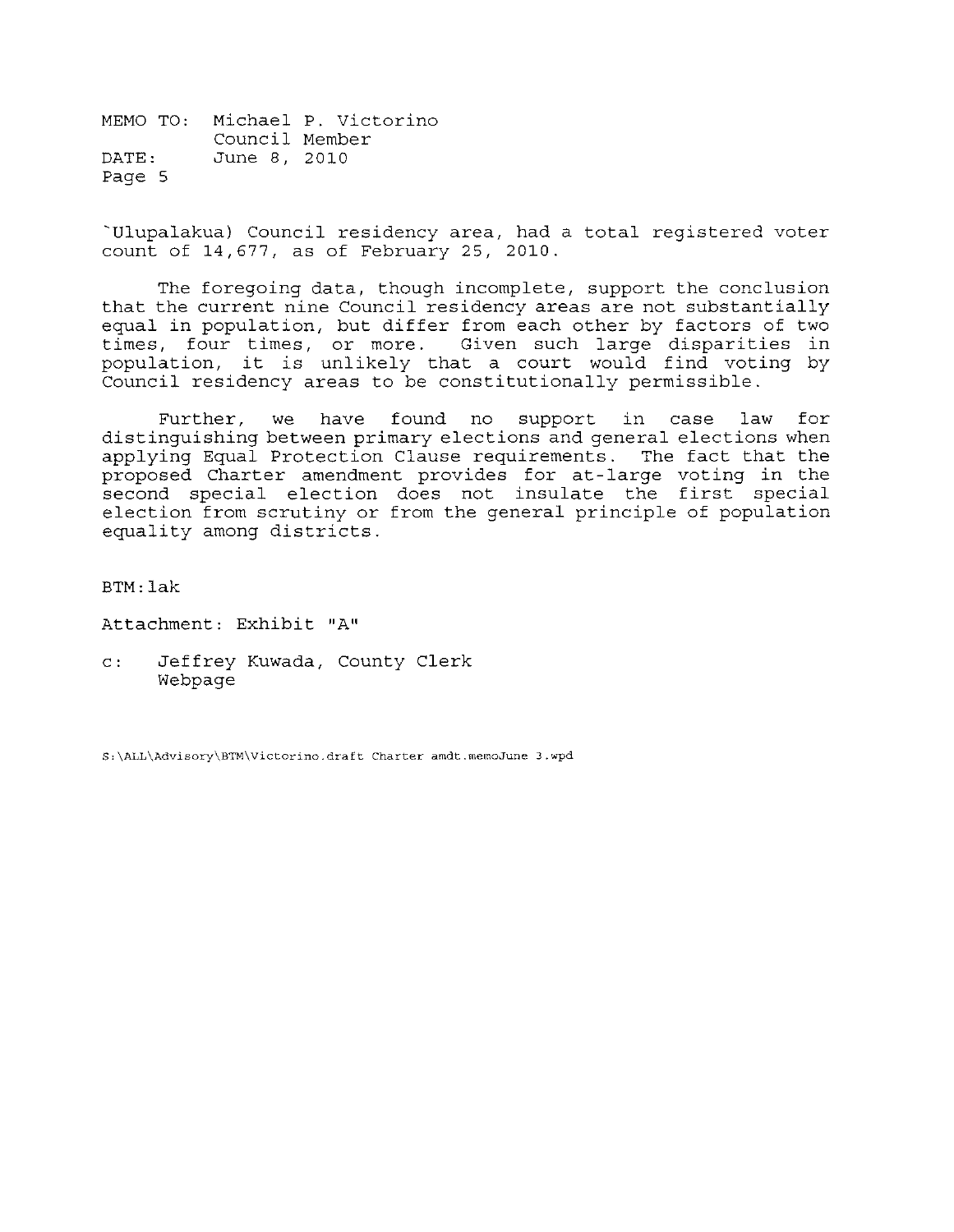# **Resolution**

 $No.$ 

#### PROPOSING AN AMENDMENT TO THE REVISED CHARTER OF THE COUNTY OF MAUl (1983), AS AMENDED, RELATED TO THE ELECTION OF THE **COUNCIL**

BE IT RESOLVED by the Council of the County of Maui:

1. That, pursuant to Section 14-1(1), Revised Charter of the County of Maui

(1983), as amended ("Charter"), it hereby proposes that Section 3-1 of the Charter,

pertaining to the powers of the Council, be amended to read as follows:

"Section 3-1. Composition. There shall be a council composed of nine members who shall be elected[-at large] pursuant to section 3-2. Of the nine members elected to the council, one shall be a resident of the Island ofUma'i, one a resident of the Island of Moloka'i, one a resident of the residency area of East Maui, one a resident of the residency area of West Maui, one a resident of the residency area of Makawao-Ha' ikū-Pā' ia, one a resident of the residency area of "Upcountry" comprising Pukalani-Kula- 'Ulupalakua, one a resident of the residency area of South Maui, one a resident of the residency area of Kahului, and one a resident of the residency area of Wailuku-Waihe 'e-Waikapil. The county clerk shall prepare the nomination papers in such a manner that candidates desiring to file for the office of council member shall specify the residency area from which they are seeking a seat. The ballots shall, nevertheless, be prepared to give every voter in the county the right to vote for each and every council seat.

I. The East Maui (Hana-Keanae-Kailua) residency area shall be described as follows:

Beginning at shoreline and Kakipi Gulch

Proceed to Kepuni Gulch

North along Kepuni Gulch to Kahikinui Forest Reserve boundary Easterly along Kahikinui Forest Reserve boundary to

HaleakaIa National Park boundary

Northwest, west, northerly, then southeast along Haleakala National Park boundary to Waikamoi Stream North along Waikamoi Stream and continuing due west to

# **EXHIBIT \***  $A$  \*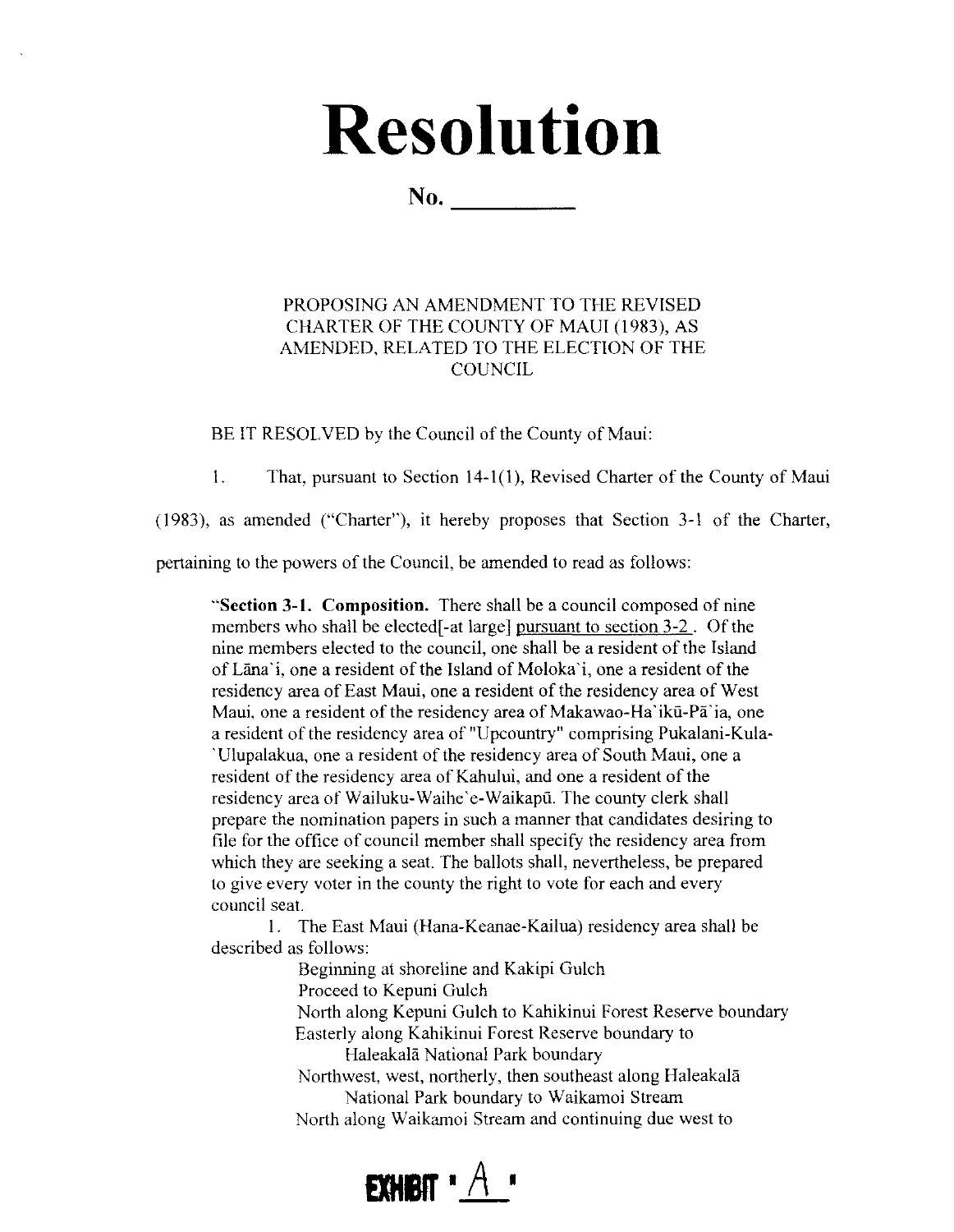Ka'ili'ili Road West on Ka'ili'ili Road to Opana Gulch North along Opana Gulch to jeep trail Easterly on jeep trail to Palama Gulch then northeasterly to Halehaku Gulch North along Halehaku Gulch to Kakipi Gulch North along Kakipi Gulch to point of beginning 2, The West Maui residency area shall be described as follows: Beginning at shoreline and Lahaina-Wailuku District boundary at Po' clua Bay Proceed south along boundary to shoreline (Manawainui Gulch) Northwest, north, then northeast along shoreline to point of beginning (includes the islands of Molokini and Kaho'olawe) 3, The Wailuku-Waihe'e-Waikapii residency area shall be described as follows: Beginning at shoreline and Lahaina-Wailuku District boundary Proceed southeast along shoreline to Kanaloa Avenue extension Southwest on Kanaloa Avenue extension to Kahului Beach Road Southeast on Kahului Beach Road to Ka'ahumanu Avenue West on Ka'ahumanu Avenue to Mahalani Street Southwest on Mahalani Street to Pu'umele Street Southwest on Pu'umele Street to Wai'inu Road West on Wai'inu Road to Wai'ale Road South on Wai'ale Road to East Waikō Road East on East Waikō Road to Kū'ihēlani Highway Southwest on Kū' ihelani Highway to Honoapi' ilani Highway South on Honoapi'ilani Highway to Pohakea Gulch West, then northwest along Pohakea Gulch to point of beginning 4. The Kahului residency district area shall be described as follows: Beginning at shoreline and Kanaloa A venue extension Proceed east along shoreline to Kanaha Beach Park boundary Southeast along Kanaha Beach Park boundary to Kalialinui Gulch Southeast along Kalialinui Gulch to Haleakala Highway Southeast on Haleakala Highway to Lowrie Ditch Southwest along Lowrie Ditch to Spanish Road West, then northwest on Spanish Road to East Waikō Road

"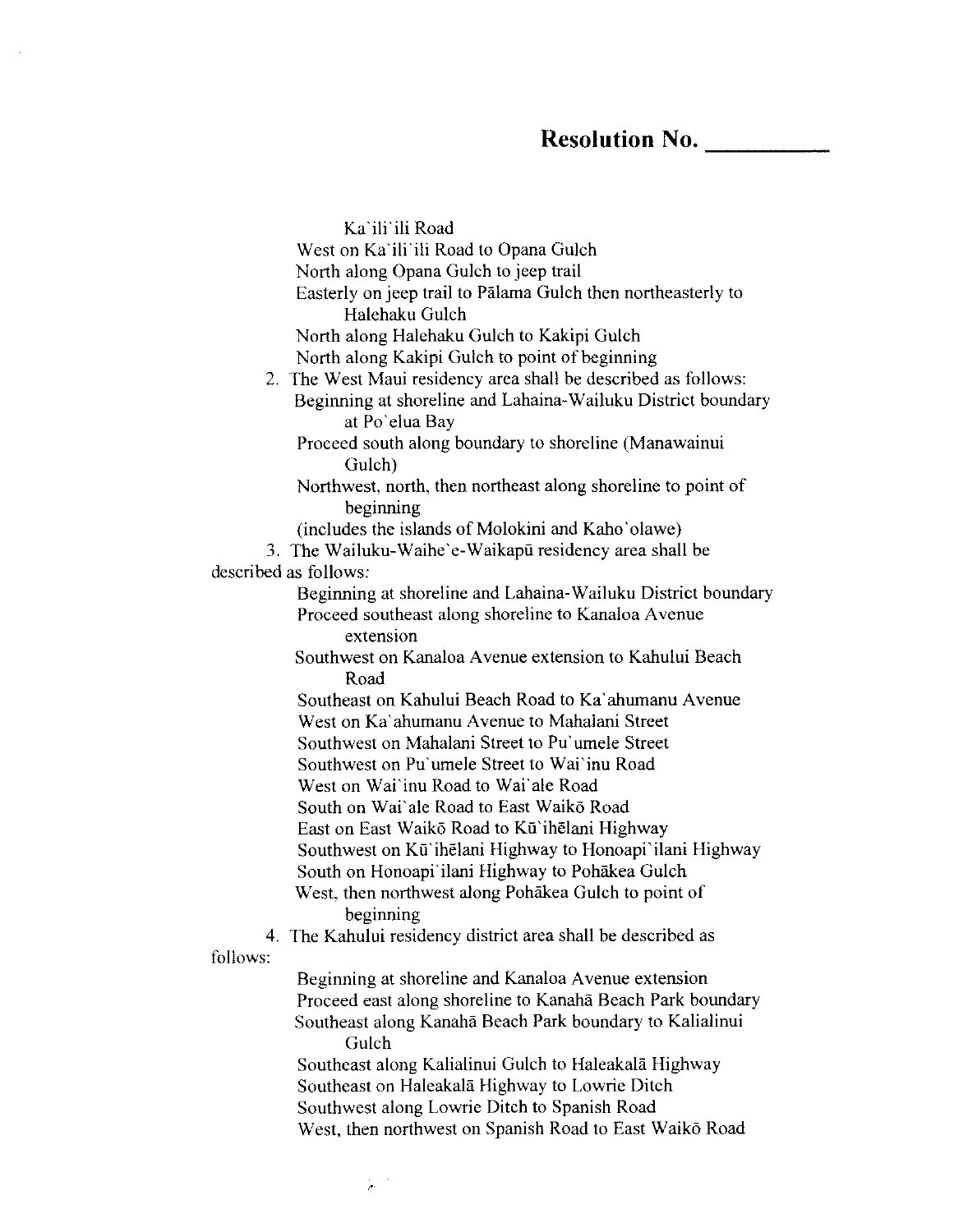West on East Waikō Road to Wai'ale Road North on Wai'ale Road to Wai'inu Road East on Wai' inu Road to Pu' umele Street North on Pu'umele Street to Mahalani Street East, then north on Mahalani Street to Ka'ahumanu Avenue East on Ka'ahumanu Avenue to Kahului Beach Road Northwest on Kahului Beach Road to Kanaloa Avenue extension Northeast on Kanaloa Avenue extension to point of beginning 5. The South Maui residency area shall be described as follows: Beginning at Lahaina-Wailuku District boundary and Pohakea Gulch Proceed southeast, then east along Pohakea Gulch to Honoapi'ilani Highway North on Honoapi'ilani Highway to Kū'ihelani Highway Northeast on Kü'ihelani Highway to East Waiko Road East on East Waiko Road to Spanish Road Southeast, then east on Spanish Road to Lowrie Ditch South along Lowrie Ditch to Pülehu Gulch Southeast along Pulehu Gulch to Waiakoa Road South on Waiakoa Road to KThei CDP boundary South along KThei CDP boundary to unnamed road Southwest, then south on unnamed road to unnamed stream (west of Keonekai Road) East on unnamed stream to Kula Highway Southwest on Kula Highway to jeep trail (abutting Tiger 2000 line 85098642) West, then south on jeep trail to Kanaio-Kalama Park Road ('Ulupalakua Road) Southeast along Kanaio-Kalama Park Road to Pi'ilani Highway Southeast, then east on Pi' ilani Highway to Kepuni Gulch Southeast along Kepuni Gulch to shoreline Southwest, west, north, northwest, southwest then northwest along shoreline to Lahaina-Wailuku District boundary (Manawainui Gulch) North along boundary to point of beginning 6. The Makawao-Ha'ikii-Pa:ia residency area shall be described as follows: Beginning at shoreline and Kanaha Beach Park boundary Proceed east along shoreline to Kakipi Gulch South along Kakipi Gulch to Halehaku Gulch

South along Halehaku Gulch to Palama Gulch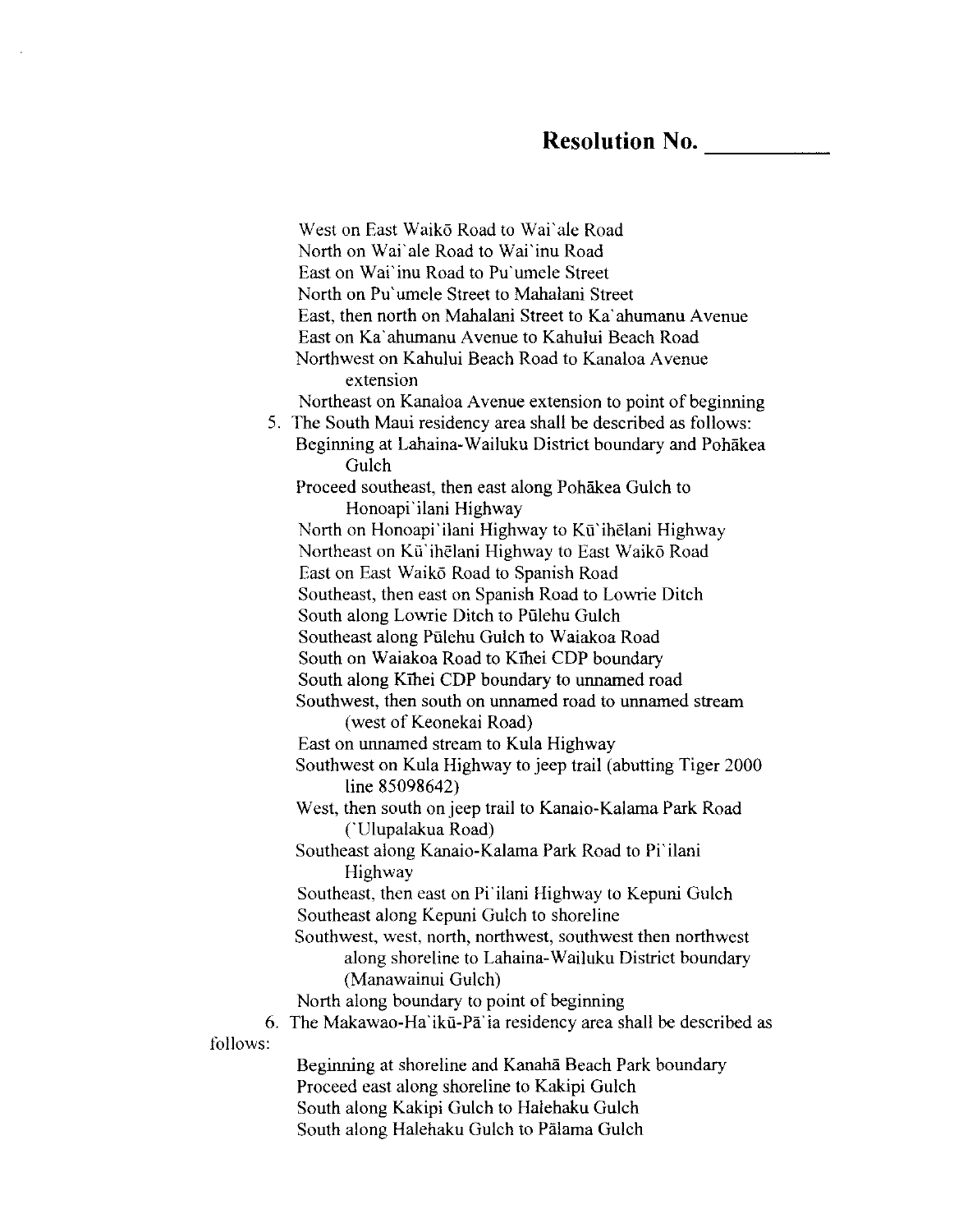Southeast along Palama Gulch to unnamed jeep trail Northwest, then southwest along jeep trail to Opana Gulch South along Opana Gulch to Ka'ili'ili Road East on Ka'ili'ili Road to Waikamoi Stream South along Waikamoi Stream to Haleakala National Park boundary Northwest, then southwest along Haleakala National Park boundary to Kailua Gulch Northwest along Kailua Gulch to Lowrie Ditch Southwest along Lowrie Ditch to Haleakala Highway Northwest along Haleakala Highway to Kalialinui Gulch Northwest along Kalialinui Gulch to 'Amala Place Northwest along Kanaha Beach Park boundary to point of beginning 7. The Upcountry (Pukalani-Kula-'Ulupalakua) residency area shall be described as follows: Beginning at Lowrie Ditch and Kailua Gulch Proceed southeast along Kailua Gulch to Haleakala National Park boundary Southwest, southeast, east, then southwest along Haleakala National Park boundary to Kahikinui Forest Reserve boundary Southwest along Kahikinui Forest Reserve boundary to Kepuni **Gulch** South along Kepuni Gulch to Pi'ilani Highway West on Pi'ilani Highway to Kanaio-Kalama Park Road ('Ulupalakua Road) Northwest along Kanaio-Kalama Park Road to jeep trail Northeast on jeep trail to Kula Highway (abutting Tiger 2000 line 85098642) Northeast along Kula Highway to unnamed stream Northwest, then west along unnamed stream to unnamed jeep trail North on unnamed jeep trail to unnamed road North on unnamed road to Kihei COP boundary North on Kihei COP boundary to Waiakoa Road North on Waiakoa Road to Piilehu Gulch Northwest along Piilehu Gulch to Lowrie Ditch North, then northeast along Lowrie Ditch to point of beginning"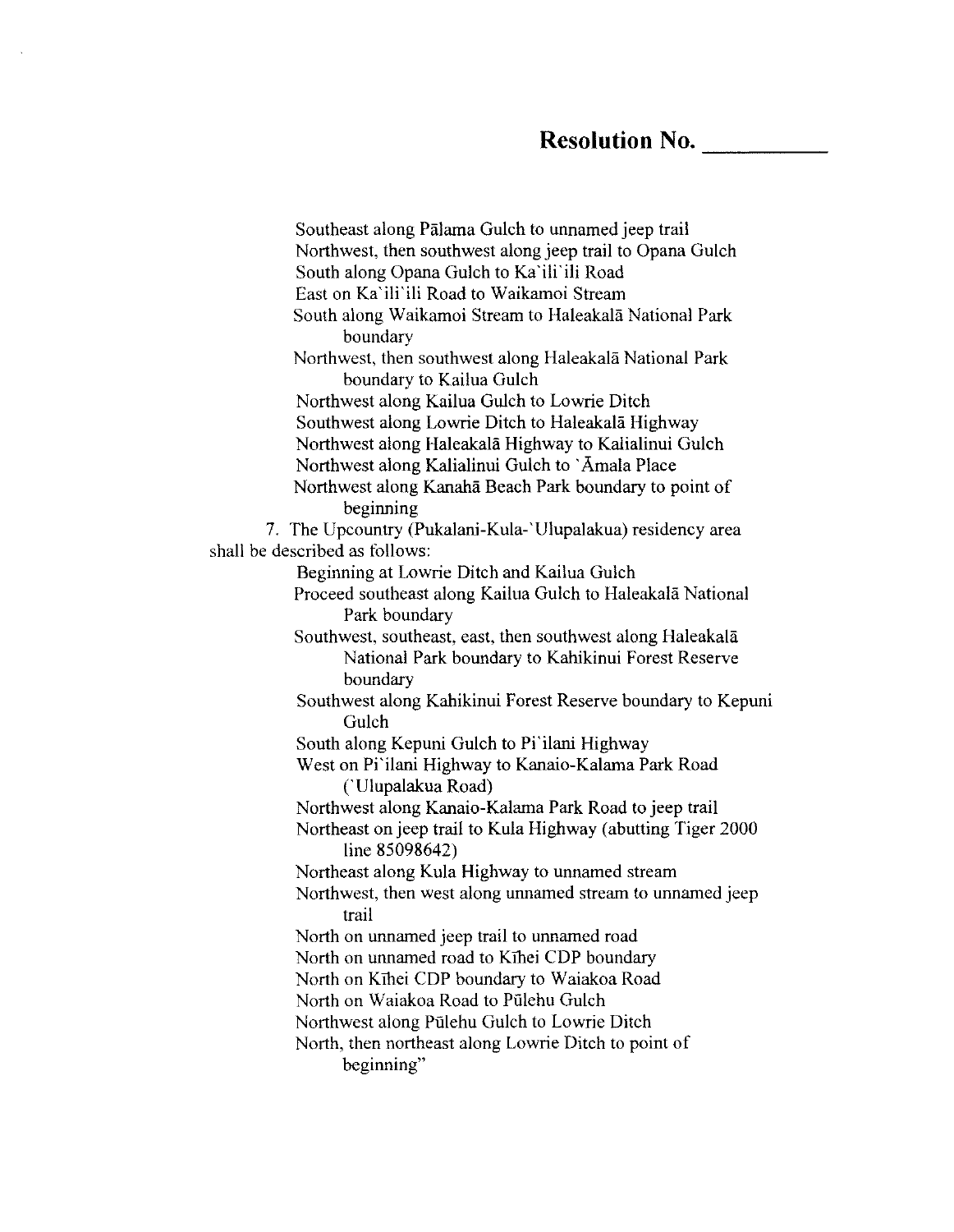### **Resolution No.** \_\_\_\_ \_

2. That, pursuant to Section 14-1(1), Revised Charter of the County of Maui

(1983), as amended ("Charter"), it hereby proposes that Section 3-2 of the Charter,

pertaining to the powers of the Council, be amended to read as follows:

1. Council members shall be elected by nonpartisan special elections. Such special elections shall be held in conjunction with the primary and general elections every two (2) years [commencing in 2000]. The special election held in conjunction with the primary election every two (2) years shall be known as the first special election. The special election held in conjunction with the general election every two (2) years shall be known as the second special election.

2. The first special election shall be held by residency areas, as defined in Section 3-1. The second special election shall be held at-large.

[2]3. The names of all candidates for each council seat shall be placed on the ballot for the first special election; provided, that for any council seat with two or fewer candidates, the names of the candidates shall appear only on the ballot for the second special election.

[3H. For any council seat with three or more candidates, the names of the two candidates receiving the highest number of votes for each council seat in the first special election shall be placed on the ballot for the second special election; provided, that if two or more candidates tie for the highest number of votes received in the first special election, the names of the candidates tied for the highest number of votes shall be placed on the ballot for the second special election; and further provided, that if a single candidate receives the highest number of votes in the first special election and two or more candidates tie for the second-highest number of votes received, the names of the candidate receiving the highest number of votes and the candidates tied for the second-highest number of votes shall be placed on the ballot for the second special election.

 $[4]$ <sup>5</sup>. At the second special election, the candidates receiving the highest number of votes for each council seat shall be deemed elected. If there is no more than one candidate for a council seat, such person shall be deemed elected regardless of the number of votes received.

[5]<sup>6</sup>. The term of office of council members shall be for two (2) years, beginning at twelve o'clock meridian on the second day of January following their election. No member of the county council shall serve more than five consecutive full terms of office."

3. That material to be repealed is bracketed and new material is underscored;